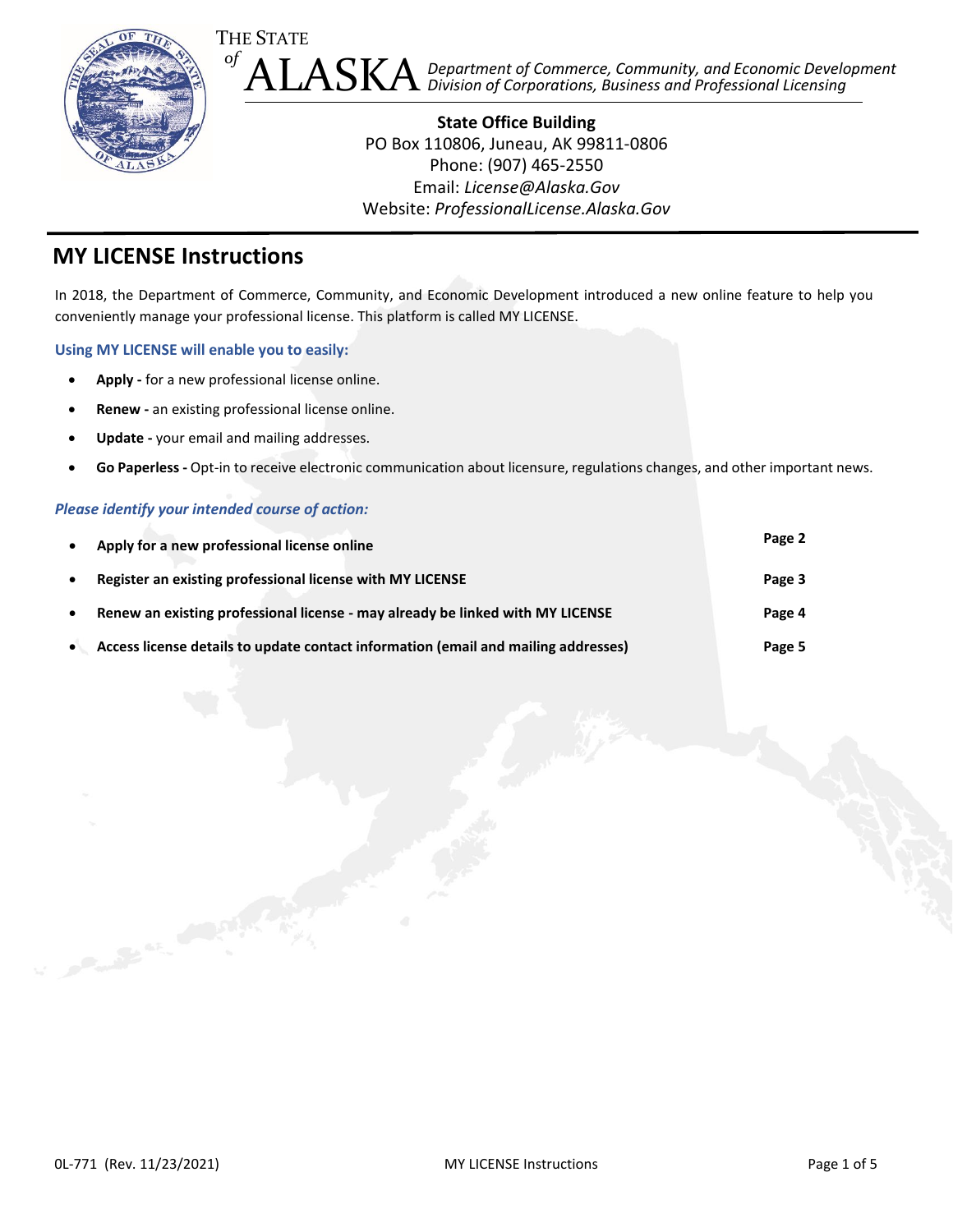

<span id="page-1-0"></span>**State Office Building** PO Box 110806, Juneau, AK 99811-0806 Phone: (907) 465-2550 Email: *[License@Alaska.Gov](mailto:license@alaska.gov)* Website: *[ProfessionalLicense.Alaska.Gov](http://professionallicense.alaska.gov/)*

# **MY LICENSE Instructions – Apply for New Professional License Online**

*To apply for a new professional license online, follow these steps:*

- **1)** Visit the MY LICENSE customer home page, available via myAlaska, at *[ProfessionalLicense.Alaska.Gov/MYLICENSE](https://my.alaska.gov/adfs/ls/?wa=wsignin1.0&wtrealm=https%3a%2f%2fwww.commerce.alaska.gov%2fcbp%2fmain%2fsecure%2f&wctx=rm%3d0%26id%3dpassive%26ru%3d%252fcbp%252fmain%252fSecure&wct=2019-08-16T21%3a13%3a07Z&pubid=CBPLMain)*
- **2)** If you have an existing myAlaska account, enter your information to log in. If you do not have an existing myAlaska account, please create one.

*If you are unable to log in to your existing account, visit myAlaska Help at: <https://my.alaska.gov/Help.aspx>*

- **3)** Once created and logged in, you'll be redirected to the MY LICENSE customer home page.
- **4)** Select 'Apply for a New License' within the Additional Actions section. You will be prompted to select the type of license you wish to apply for.

| <b>Additional Actions</b>                          |  |  |  |  |
|----------------------------------------------------|--|--|--|--|
| $\blacktriangleright$ Apply for a New License      |  |  |  |  |
| Click the button below to apply for a new license. |  |  |  |  |
| Apply for a New License                            |  |  |  |  |
| Add an Existing License                            |  |  |  |  |
| ▶ Request a Fingerprint Card                       |  |  |  |  |

**Please note: Only licenses issued through the Division of Corporations, Business and Professional Licensing will be accessible through MY LICENSE. For a list of professions licensed by the division, visit** *[ProfessionalLicense.Alaska.Gov](http://professionallicense.alaska.gov/)*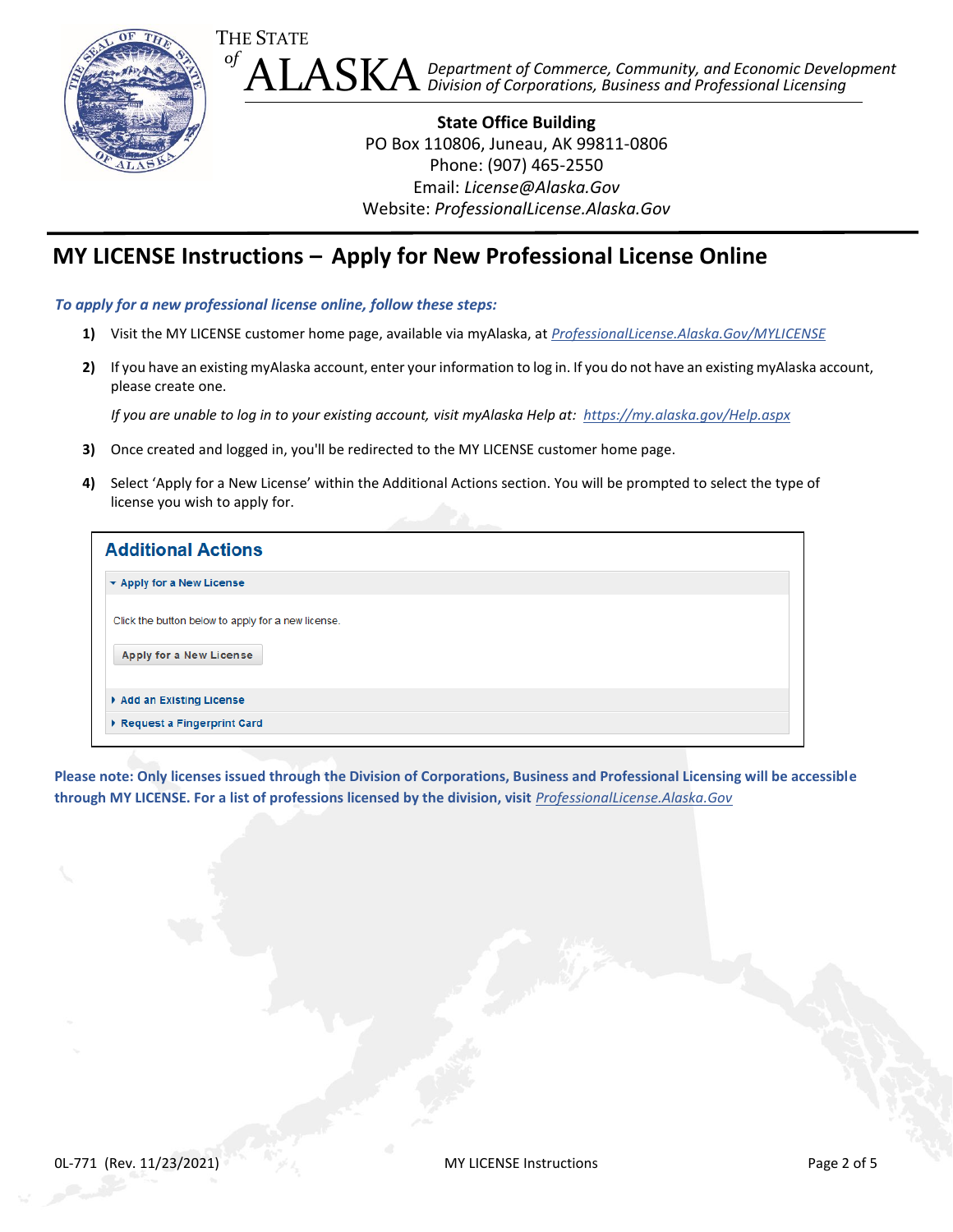

**State Office Building** PO Box 110806, Juneau, AK 99811-0806 Phone: (907) 465-2550 Email: *[License@Alaska.Gov](mailto:license@alaska.gov)* Website: *[ProfessionalLicense.Alaska.Gov](http://professionallicense.alaska.gov/)*

## **MY LICENSE Instructions – Register Existing Professional License with MY LICENSE**

<span id="page-2-0"></span>*If your professional license is not registered with MY LICENSE, follow these steps:*

- **1)** Visit the MY LICENSE customer home page, available via myAlaska, at *[ProfessionalLicense.Alaska.Gov/MYLICENSE](https://my.alaska.gov/adfs/ls/?wa=wsignin1.0&wtrealm=https%3a%2f%2fwww.commerce.alaska.gov%2fcbp%2fmain%2fsecure%2f&wctx=rm%3d0%26id%3dpassive%26ru%3d%252fcbp%252fmain%252fSecure&wct=2019-08-16T21%3a13%3a07Z&pubid=CBPLMain)*
- **2)** If you do not have an existing myAlaska account, please create one. Once created and logged in, you'll be redirected to the MY LICENSE customer home page. *If you are unable to log in to your existing account, visit myAlaska Help at: <https://my.alaska.gov/Help.aspx>*
- **3)** Under 'Access an Existing License', enter the license number and Web Authorization Code. You have successfully linked your professional license to your MY LICENSE account!

**If you still have questions after following the instructions, call the Division of Corporations, Business and Professional Licensing at (907) 465-2550.**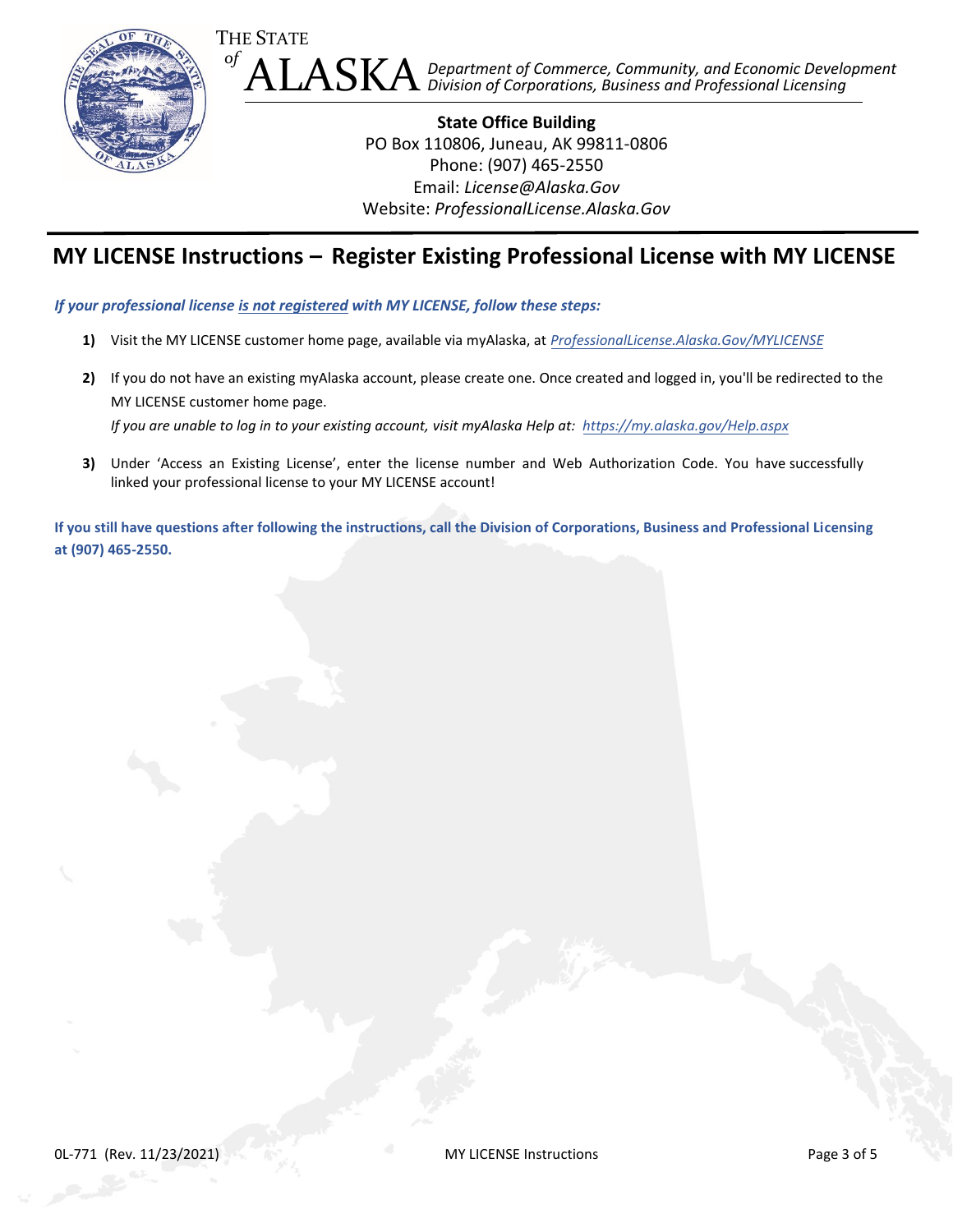

**State Office Building** PO Box 110806, Juneau, AK 99811-0806 Phone: (907) 465-2550 Email: *[License@Alaska.Gov](mailto:license@alaska.gov)* Website: *[ProfessionalLicense.Alaska.Gov](http://professionallicense.alaska.gov/)*

## **MY LICENSE Instructions – Renew Professional License Registered with MY LICENSE**

<span id="page-3-0"></span>NOTE: If you have completed an online renewal for your professional license, it is possible you have already linked your license and do NOT need an Authorization code.

*If you need to renew and your professional license is already registered with MY LICENSE, follow these steps:*

- **1)** Visit the MY LICENSE customer home page, available via myAlaska, at *[ProfessionalLicense.Alaska.Gov/MYLICENSE](https://my.alaska.gov/adfs/ls/?wa=wsignin1.0&wtrealm=https%3a%2f%2fwww.commerce.alaska.gov%2fcbp%2fmain%2fsecure%2f&wctx=rm%3d0%26id%3dpassive%26ru%3d%252fcbp%252fmain%252fSecure&wct=2019-08-16T21%3a13%3a07Z&pubid=CBPLMain)*
- **2)** Log in to the myAlaska account associated with your professional license. Once logged in, you'll be redirected to the MY LICENSE customer home page.

*If you are unable to log in to your existing account, visit myAlaska Help at: <https://my.alaska.gov/Help.aspx>*

- **3)** To renew your license:
	- a. Select the license number you wish to renew from the Professional Licenses section. This will bring you to your license details page.
	- b. Select the 'Renew License' button to enter the online renewal application.

*If you have multiple professional licenses eligible for renewal, a separate online submission is required for each license.* 

#### *If you need to renew and your professional license is not registered with MY LICENSE, follow these steps:*

- **1)** Visit the MY LICENSE customer home page, available via myAlaska, at *[ProfessionalLicense.Alaska.Gov/MYLICENSE](https://my.alaska.gov/adfs/ls/?wa=wsignin1.0&wtrealm=https%3a%2f%2fwww.commerce.alaska.gov%2fcbp%2fmain%2fsecure%2f&wctx=rm%3d0%26id%3dpassive%26ru%3d%252fcbp%252fmain%252fSecure&wct=2019-08-16T21%3a13%3a07Z&pubid=CBPLMain)*
- **2)** If you do not have an existing myAlaska account, please create one. Once created and logged in, you'll be redirected to the MY LICENSE customer home page. *If you are unable to log in to your existing account, visit myAlaska Help at: <https://my.alaska.gov/Help.aspx>*
- **3)** Under 'Access an Existing License', enter the license number and Web Authorization Code. You have successfully linked your professional license to your MY LICENSE account!
- **4)** To renew your license:
	- a. Select the license number you wish to renew from the Professional Licenses section. This will bring you to your license details page.
	- b. Select the 'Renew License' button to enter the online renewal application.

*If you have multiple professional licenses eligible for renewal, a separate online submission is required for each license.* 

**If you still have questions after following the instructions, call the Division of Corporations, Business and Professional Licensing at (907) 465-2550.**